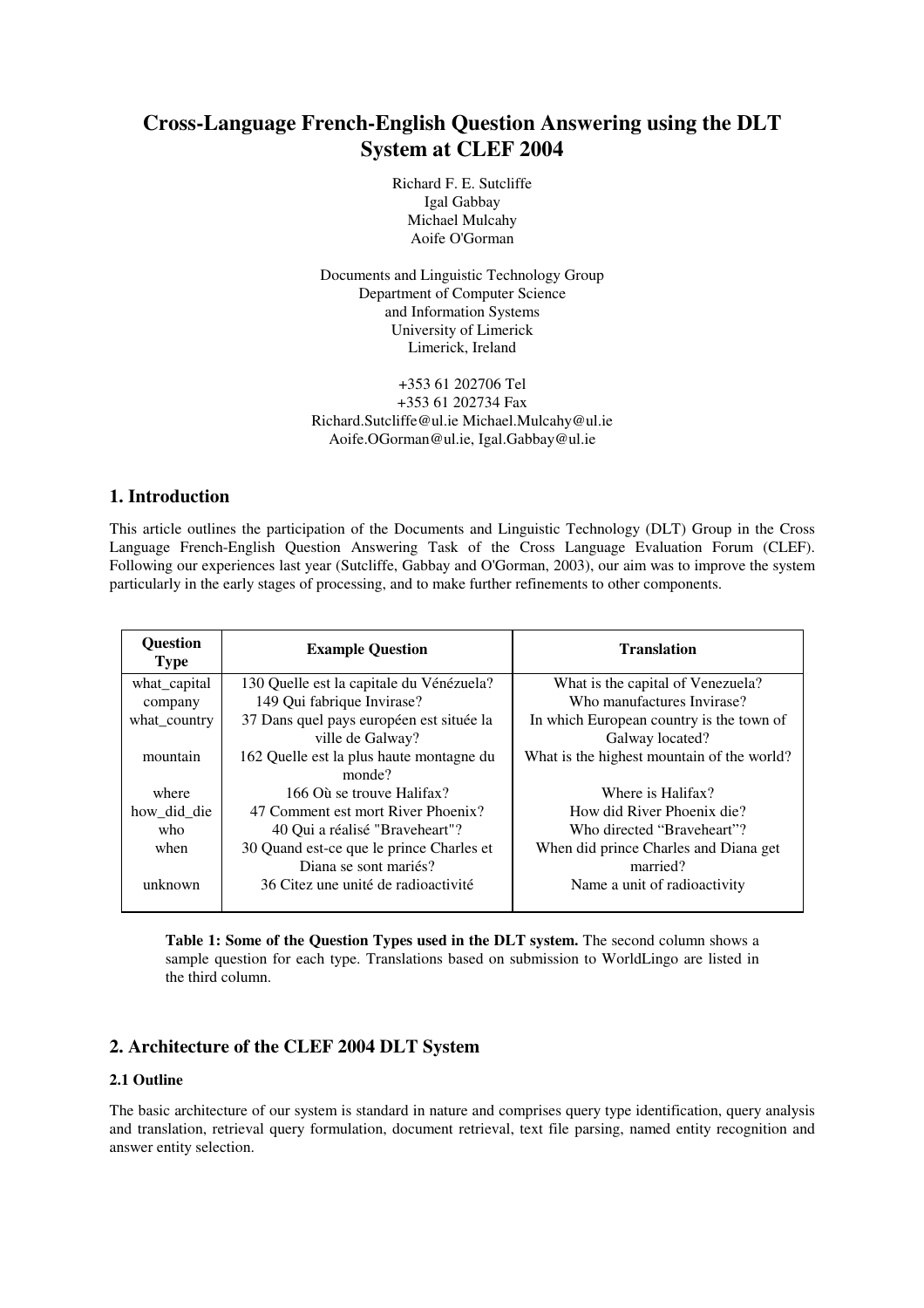## **2.2 Query Type Identification**

As last year, simple keyword combinations and patterns were used to classify the query. This was accomplished by using the CLEF 03 queries and translated TREC queries (RALI, 2004) as a model.

## **2.3 Query Analysis and Translation**

This stage differed greatly from last year. We started off by tagging the query for part-of-speech using XeLDA (2004). We then carried out shallow parsing looking for various types of phrase. Each phrase was then translated using three different methods. Two translation engines and one dictionary were used. The engines were Reverso (2004) and WorldLingo (2004) which were chosen because we had found them to give the best overall performance in various experiments. The dictionary used was the Grand Dictionnaire Terminologique (GDT, 2004) which is a very comprehensive terminological database for Canadian French with detailed data for a large number of different domains. The three candidate translations were then combined – if a GDT translation was found then the Reverso and WorldLingo translations were ignored. The reason for this is that if a phrase is in GDT the translation for it is nearly always correct. It is an excellent resource. For example 'equipe de football' becomes 'football team' and not 'team of football', 'salle d'opera' (Canadian dialect for 'opera') becomes 'opera house' not 'room of opera' and so on. In the case where words or phrases are not in GDT, then the Reverso and WorldLingo translations were simply combined.

The types of phrase recognised were determined after a study of the constructions used in French queries together with their English counterparts. The aim was to group words together into sufficiently large sequences to be independently meaningful but to avoid the problems of structural translation, split particles etc which tend to occur in the syntax of a question, and which the engines tend to analyse incorrectly.

The structures used were number, quote, cap\_nou\_prep\_det\_seq, all\_cap\_wd, cap\_adj\_cap\_nou, cap\_adj\_low\_nou, cap\_nou\_cap\_adj, cap\_nou\_low\_adj, low\_nou\_low\_adj, low\_nou\_prep\_low\_nou, low adj low nou, nou seq and wd. These were based on our observations that (1) Proper names usually only start with a capital letter with subsequent words uncapitalised, unlike English; (2) Adjective-Noun combinations either capitalised or not can have the status of compounds in French and hence need special treatment; (3) Certain noun-preposition-noun phrases are also of significance.

As part of the translation and analysis process, weights were assigned to each phrase in an attempt to establish which parts were more important in the event of query simplification being necessary.

## **2.4 Retrieval Query Formulation**

The starting point for this stage was a set of possible translations for each of the phrases recognised above. For each phrase, a boolean query was created comprising the various alternatives as disjunctions. In addition, alternation was added at this stage to take account of morphological inflections (e.g., 'go'<->'went', 'company'<- >'companies' etc) and European English vs. American English spelling ('neighbour'<->'neighbor', 'labelled'<- >'labeled' etc). The reason for this last step was the addition for this year of the Glasgow Herald collection to the existing LA Times. The list of the above components was then ordered by the weight assigned during the previous stage and the ordered components were then connected with AND operators to make the complete boolean query.

## **2.5 Document Retrieval**

During document retrieval, the boolean query was submitted to the DTSearch search engine (DTSearch, 2000) which had previously been indexed on the LA Times and Glasgow Herald collections, with each sentence in the collection being considered as a separate document for indexing purposes. This followed our observation that in most cases the search keywords and the correct answer appear in the same sentence.

In the event that no documents were found, the conjunction in the query (corresponding to one phrase recognised in the query) with the lowest weight was eliminated and the search was repeated. Some attempts were made this year to avoid the situation in which the query is inadvertently simplified to something insufficiently selective and highly frequent in the corpus (e.g. United States).

## **2.6 Text File Parsing**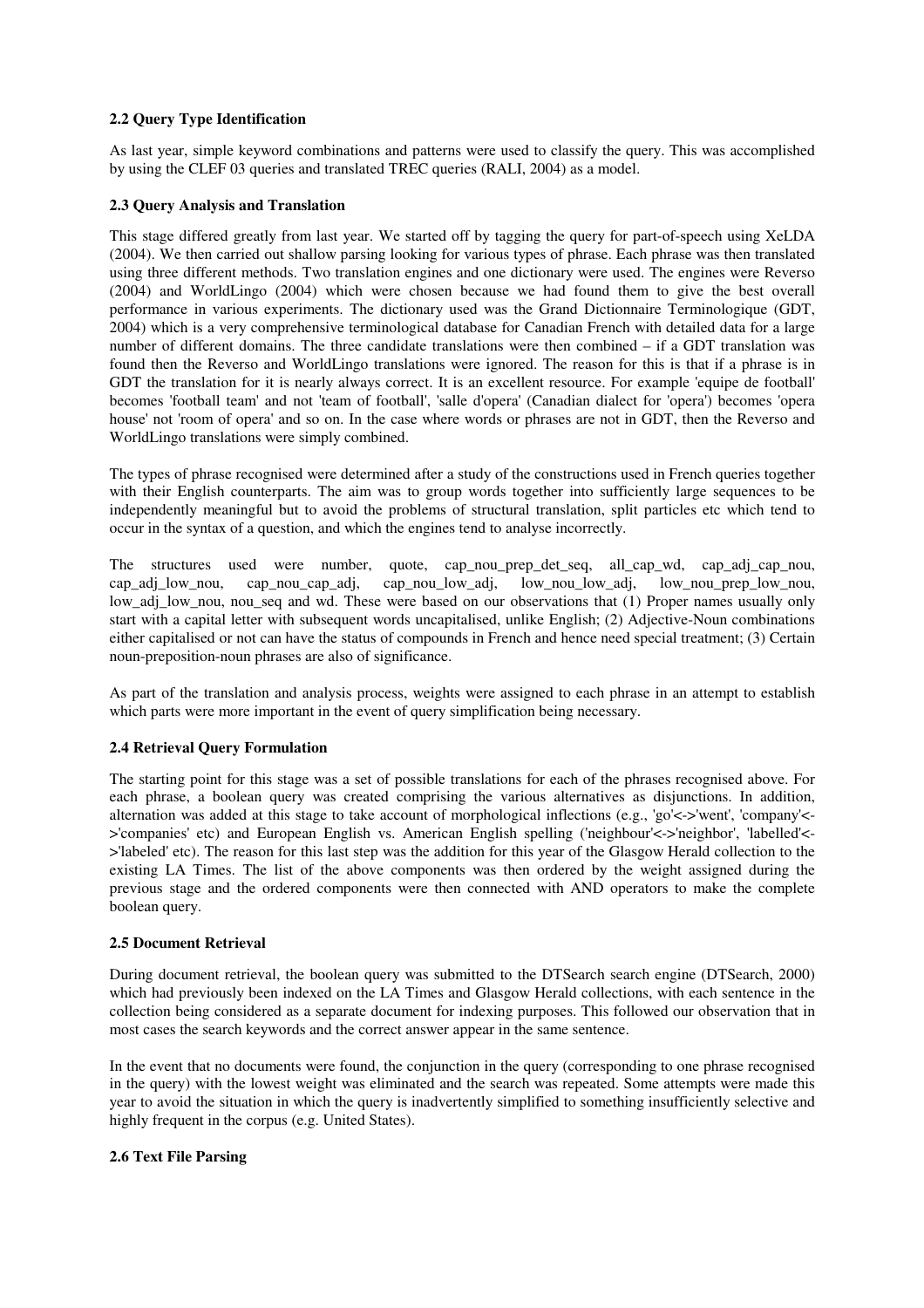This stage is straightforward and simply involves retrieving the matching 'documents' (i.e. sentences) from the corpus and extracting the text from the markup.

#### **2.7 Named Entity Recognition**

Named Entity recognition was carried out in the standard way using a mixture of grammars and lists. The number of types was increased to 75 by studying previous CLEF and TREC question sets and these were incorporated into the query categoriser also.

#### **2.8 Answer Entity Selection**

We used the highest-scoring method of answer selection. In this, the named-entity instance is selected which occurs in the vicinity of the maximum number of keywords taken from the translated query, across all document passages. We also experimented with Google re-ordering using a Magnini-type method (Magnini, Negri, Prevete and Tanev, 2002).

## **3. Runs and Results**

#### **3.1 Two Experiments**

We submitted two runs which differed slightly in their term translation strategy.

| <b>Query Type</b> |                | Classif.<br><b>Correct Classification</b> |                |                |                |                |                |                  |                | <b>Incorrect Classification</b> |          |                |                |                |                |                |                  |                |
|-------------------|----------------|-------------------------------------------|----------------|----------------|----------------|----------------|----------------|------------------|----------------|---------------------------------|----------|----------------|----------------|----------------|----------------|----------------|------------------|----------------|
|                   |                |                                           | Run 1          |                |                |                | Run 2          |                  |                |                                 | Run1     |                |                | Run 1          |                |                |                  |                |
|                   | $\mathbf C$    | NC                                        | $\bf R$        | $\mathbf X$    | $\mathbf U$    | W              | $\bf R$        | X                | U              | W                               | $\bf{R}$ | X              | U              | W              | $\bf R$        | X              | U                | W              |
| animal            |                | $\overline{0}$                            | $\mathbf{0}$   | $\overline{0}$ | $\overline{0}$ | 1              | $\overline{0}$ | $\overline{0}$   | $\overline{0}$ | 1                               | $\theta$ | $\overline{0}$ | $\mathbf{0}$   | $\mathbf{0}$   | $\Omega$       | $\mathbf{0}$   | $\overline{0}$   | $\overline{0}$ |
| colour            |                | $\theta$                                  | $\theta$       | $\mathbf{0}$   | $\theta$       |                | $\Omega$       | $\boldsymbol{0}$ | $\overline{0}$ |                                 | $\theta$ | $\mathbf{0}$   | $\mathbf{0}$   | $\Omega$       | $\Omega$       | $\theta$       | $\overline{0}$   | 0              |
| company           | 3              | $\theta$                                  |                | $\overline{0}$ | $\theta$       | $\overline{2}$ |                | $\mathbf{0}$     | $\overline{0}$ | 2                               | 0        | $\overline{0}$ | $\overline{0}$ | 0              | 0              | $\theta$       | $\overline{0}$   |                |
| def_org           | 9              | $\theta$                                  | $\overline{2}$ | 1              | $\overline{0}$ | 6              | $\overline{c}$ | 1                | $\overline{0}$ | 6                               | 0        | $\overline{0}$ | $\overline{0}$ | $\Omega$       | 0              | $\overline{0}$ | $\overline{0}$   | 0              |
| def_person        | 10             |                                           | 3              | $\overline{c}$ | $\theta$       | 5              | 3              | $\overline{c}$   | $\overline{0}$ | 5                               | 0        | $\overline{0}$ | $\overline{0}$ | $\Omega$       | 0              | 0              | $\overline{0}$   |                |
| distance          |                | 0                                         |                | $\overline{0}$ | $\theta$       | $\theta$       | 1              | $\mathbf{0}$     | $\overline{0}$ | 0                               |          | $\overline{0}$ | $\overline{0}$ | 0              | 0              | $\overline{0}$ | $\overline{0}$   |                |
| how_did_die       | 3              | $\theta$                                  | 3              | $\Omega$       | $\theta$       | $\Omega$       | 3              | $\theta$         | $\theta$       | $\Omega$                        | $\theta$ | $\theta$       | $\overline{0}$ | 0              | 0              | $\theta$       | $\overline{0}$   |                |
| how_many3         | 11             | $\overline{2}$                            |                | $\mathbf{0}$   | $\Omega$       | 10             | $\Omega$       | $\mathbf{0}$     | $\overline{0}$ | 11                              | $\theta$ | $\theta$       | $\mathbf{0}$   | 2              | 0              | $\theta$       | $\overline{0}$   |                |
| how_old           |                | $\theta$                                  | $\theta$       | $\mathbf{0}$   | $\overline{0}$ | 1              | $\theta$       | $\mathbf{0}$     | $\overline{0}$ |                                 | 0        | $\overline{0}$ | $\overline{0}$ | 0              | 0              | 0              | $\overline{0}$   |                |
| name_part         |                | $\theta$                                  | $\Omega$       | $\overline{0}$ | $\Omega$       |                | $\Omega$       | $\mathbf{0}$     | $\theta$       |                                 | 0        | $\overline{0}$ | $\overline{0}$ | $\Omega$       | 0              | 0              | $\overline{0}$   |                |
| nationality       |                | $\theta$                                  | $\Omega$       | $\mathbf{0}$   | $\Omega$       |                | $\Omega$       | $\theta$         | $\Omega$       |                                 | 0        | $\theta$       | $\mathbf{0}$   | 0              | 0              | 0              | $\overline{0}$   |                |
| pol_party         | 3              | $\theta$                                  | $\Omega$       | $\theta$       | $\overline{0}$ | 3              | $\theta$       | 1                | $\overline{0}$ | 2                               | 0        | $\overline{0}$ | $\mathbf{0}$   | $\theta$       | 0              | $\overline{0}$ | $\boldsymbol{0}$ | 0              |
| population        | $\overline{c}$ | $\theta$                                  | $\Omega$       | $\Omega$       | $\theta$       | $\overline{c}$ | $\theta$       | $\mathbf{0}$     | $\overline{0}$ | $\overline{c}$                  | 0        | $\overline{0}$ | $\overline{0}$ | $\Omega$       | 0              | 0              | $\overline{0}$   |                |
| team              | $\overline{c}$ | $\Omega$                                  | $\theta$       | $\theta$       | $\theta$       | $\overline{2}$ | $\Omega$       | $\Omega$         | $\theta$       | $\overline{2}$                  | 0        | $\theta$       | $\overline{0}$ | 0              | 0              | $\theta$       | $\theta$         |                |
| what_capital      |                | $\theta$                                  | $\overline{0}$ | $\mathbf{0}$   | $\overline{0}$ | 1              | $\Omega$       | $\mathbf{0}$     | $\overline{0}$ |                                 | 0        | $\overline{0}$ | $\overline{0}$ | $\Omega$       | 0              | 0              | $\overline{0}$   | 0              |
| what_country      | 4              | $\theta$                                  |                | $\overline{0}$ | $\theta$       | 3              | 0              | $\theta$         | $\overline{0}$ | 4                               | 0        | $\overline{0}$ | $\overline{0}$ | 0              | 0              | 0              | $\overline{0}$   |                |
| what_mountain     |                | $\theta$                                  | $\theta$       | $\theta$       | $\theta$       |                | $\Omega$       | $\mathbf{0}$     | $\overline{0}$ |                                 | $\theta$ | $\overline{0}$ | $\overline{0}$ | $\theta$       | 0              | $\theta$       | $\overline{0}$   | 0              |
| what_river        |                | $\theta$                                  | $\theta$       | $\Omega$       | $\theta$       | 1              | $\Omega$       | $\Omega$         | $\Omega$       |                                 | $\theta$ | $\theta$       | $\overline{0}$ | $\Omega$       | 0              | 0              | $\overline{0}$   | 0              |
| when              | 17             | $\theta$                                  | 8              | $\mathbf{0}$   | $\theta$       | 9              |                | $\mathbf{0}$     | $\overline{0}$ | 10                              | $\theta$ | $\overline{0}$ | $\overline{0}$ | 0              | 0              | $\overline{0}$ | $\overline{0}$   | 0              |
| when_wk_day       | $\overline{2}$ | $\theta$                                  | $\theta$       | $\theta$       | $\theta$       | $\overline{2}$ | $\theta$       | $\mathbf{0}$     | $\overline{0}$ | $\overline{c}$                  | $\theta$ | $\theta$       | $\overline{0}$ | 0              | $\Omega$       | $\theta$       | $\overline{0}$   | 0              |
| when_year         | 10             | $\theta$                                  |                | $\mathbf{0}$   | $\theta$       | 9              |                | $\mathbf{0}$     | $\theta$       | 9                               | 0        | $\theta$       | $\overline{0}$ | 0              | 0              | 0              | $\overline{0}$   |                |
| where             | 17             | $\overline{2}$                            |                | $\Omega$       | 0              | 10             | 4              | $\mathbf{0}$     | $\overline{0}$ | 13                              |          | $\theta$       | $\theta$       |                |                | 0              | $\overline{0}$   |                |
| who               | 21             | $\overline{c}$                            | 4              | $\overline{0}$ | 0              | 17             | 3              | $\mathbf{0}$     | $\Omega$       | 18                              | $\theta$ | $\theta$       | $\mathbf{0}$   | $\overline{2}$ |                | 0              | $\overline{0}$   |                |
| unknown           | 47             | 23                                        | 3              |                | 0              | 43             | 3              | 1                | $\Omega$       | 43                              |          | 3              | $\overline{0}$ | 19             |                | 2              | $\overline{0}$   | 20             |
| <b>Totals</b>     | 170            | 30                                        | 35             | 4              | 0              | 131            | 28             | 5                | 0              | 137                             | 3        | 3              | $\bf{0}$       | 24             | $\overline{2}$ | $\overline{2}$ | $\bf{0}$         | 26             |

**Table 2: Results by Query Type.** The columns C and NC show the numbers of queries of a particular type which were classified correctly and not correctly. Those classified correctly are then broken down into Right, ineXact, Unsupported and Wrong for each of the two runs Run 1 and Run 2. Finally, those classified incorrectly are broken down in the same way.

## **3.2 Results**

Results are summarised by query type in Table 2. Concerning query classification it shows for each query type the number of queries assigned to that type which were correctly categorised along with the number incorrectly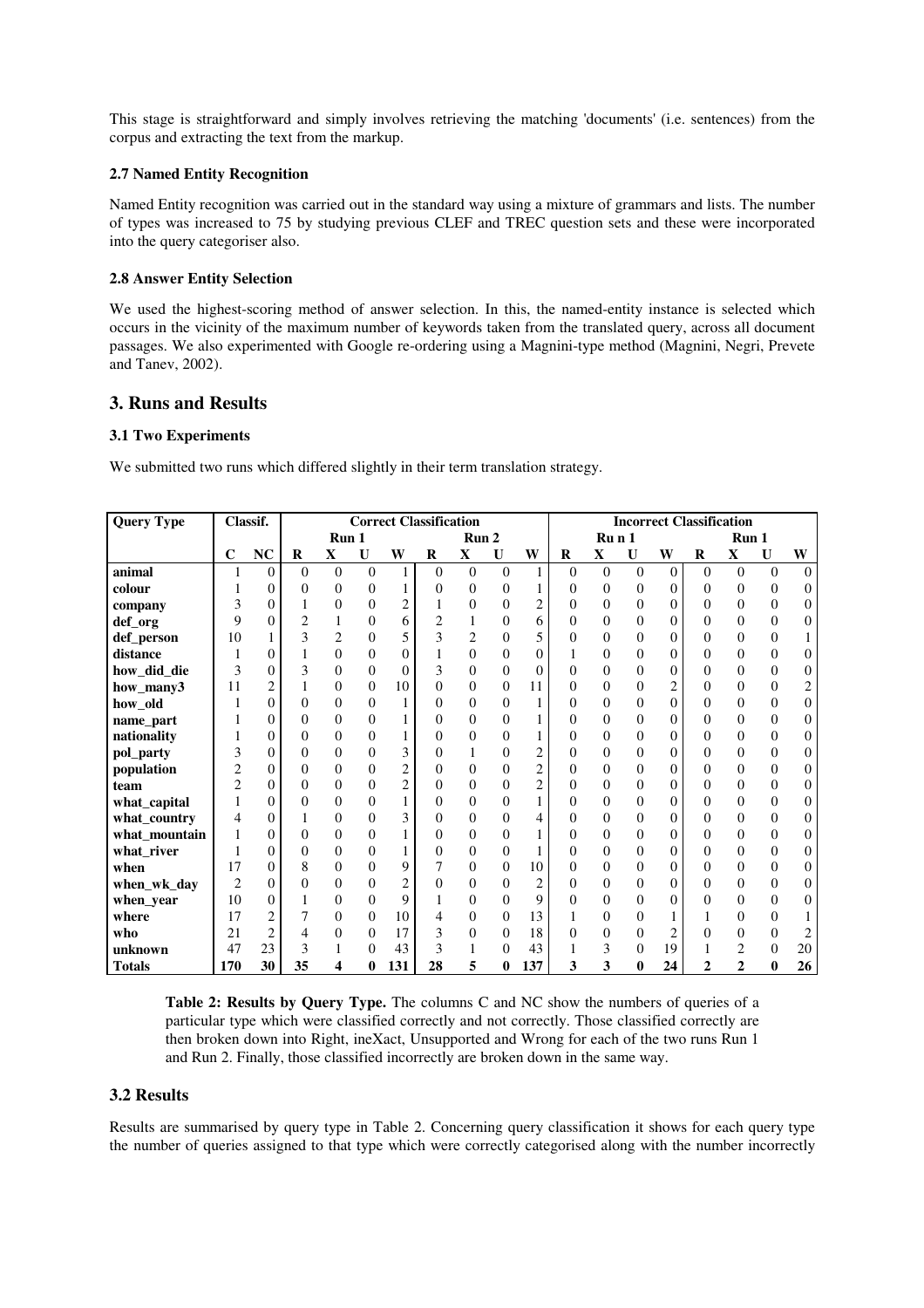categorised. The overall rate of categorisation success was 85% which is identical to the one achieved in TREC (Sutcliffe, Gabbay, Mulcahy and White, 2004). The number of queries classified as unknown was 70.

The performance of question answering in Run 1 can be summarised as follows. Out of the 170 queries classified correctly, 35 were answered correctly. Out of the remaining 30 queries classified incorrectly a further three were answered correctly. Overall performance was thus 38 / 200 i.e. 19%. Results for Run 2 were as follows. 28 of the 170 queries were answered correctly along with two of the 30 queries giving a total of 30 / 200 i.e. 15%. In both runs 63 questions were answered NIL.

## **3.3 Platform**

We used a Dell PC running Windows 2000 and having 256 Mb RAM. The whole system was ported this year to SICStus Prolog 3.11.1 (SICStus, 2004) which is much faster than Quintus.

## **4. Conclusions**

The overall performance this year was 19% compared to the 11.5% we achieved last year. We can attribute this improvement mostly to a superior translation strategy although much further work on this is required.

If we exclude query types which were represented by just one example, the best performance (100%) was on how\_did\_die queries. However, there were only three queries of this type. On the more common types the best performance was achieved when answering 'when' and 'where' queries (47% and 41%, respectively). The performance on the relatively common types how\_many and when\_year was poor (9%, 10%, respectively). A more sophisticated answer selection strategy may improve performance on these. It is hard to assess performance on many of the other query types due to the small number of each.

Query categorisation for this year stood at 85% compared to 79.5% last year. The reduction in the number of (correctly classified) unknown queries from 58 last year to 47 in the current run may reflect an improvement in the coverage of categorisation. However, among the unknown queries several categories emerged which should be added in future systems. These include queries which are similar in nature to list questions but ask for a single hyponym (e.g., Query 17 'name a cetacean'), queries about materials (e.g. Query 70 'What are fibre-optic cables made of?'), queries of the type 'What does company X sell/produce?' and queries about diseases (treatment, way of transmission), newspaper names, wars, and musical bands. This year the test set included 'how' and 'why' queries (e.g., Query 8 'How is the pope?', Query 87 'Tell me a reason for teenage suicide', Query 107 'How does acupuncture work?') which our system cannot answer

A significant proportion of the queries are likely to remain unknown in increasingly difficult evaluations. The poor performance on unknown queries highlights the need to develop an alternative to our current strategy of answering such queries (i.e., finding a sequence of capitalised words). Less than a quarter of the correctly classified unknown queries this year can be answered by the current strategy.

Simple heuristics may improve performance on existing categories. For example, year numbers could often be eliminated from answers to how\_many queries.

Our boolean search query formulation strategy was a big improvement on last year but was not without its problems. In particular the combination for each phrase of translation alternatives, inflection alternatives and spelling alternatives could result on occasion in highly complex queries which were a problem for our relatively lightly engineered search engine.

## **5. References**

DTSearch (2000). www.dtsearch.com

GDT (2004) http://w3.granddictionnaire.com/btml/fra/r\_motclef/index1024\_1.asp